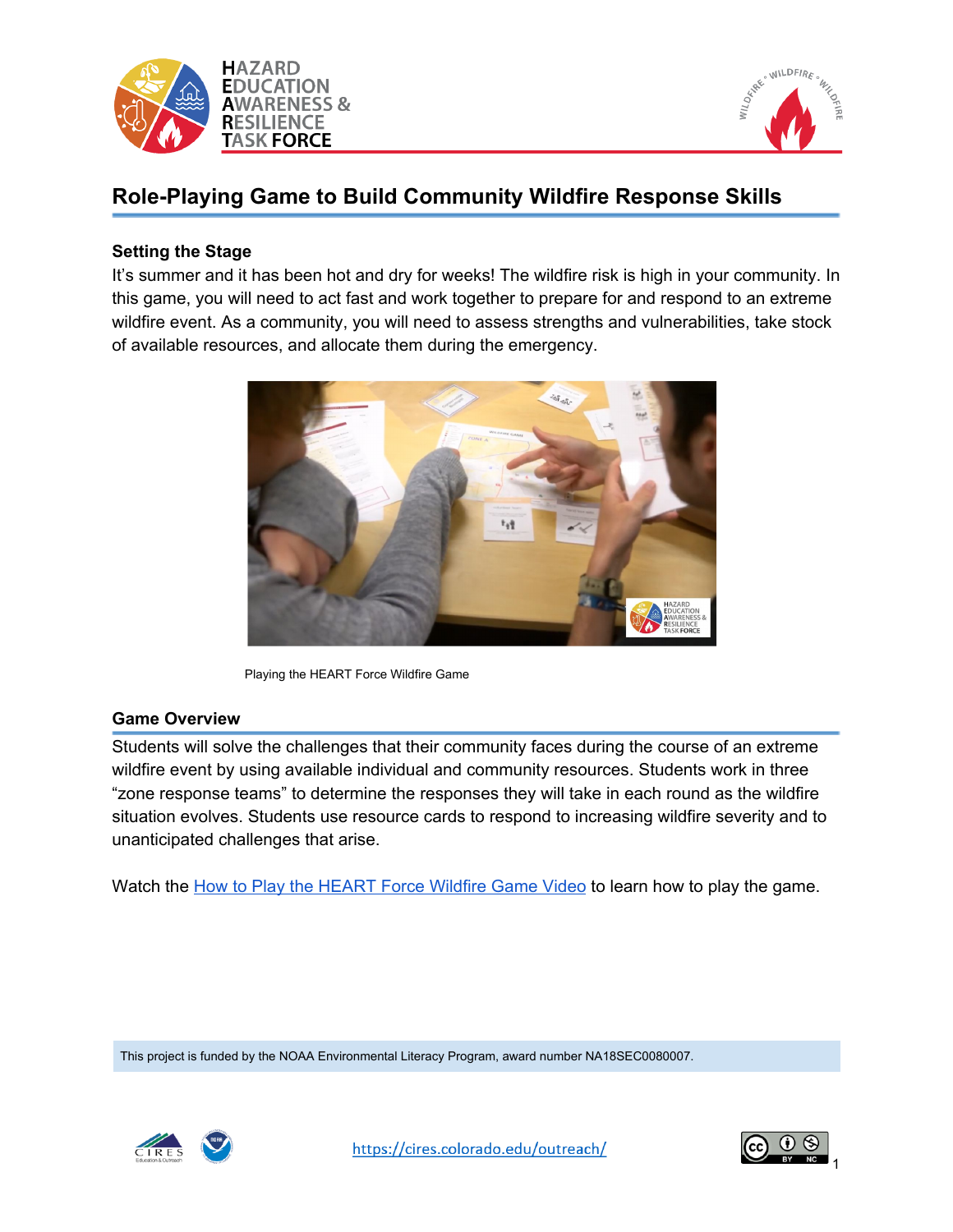





| <b>Instructional Overview</b>            |                                                                                                                                                                                                                                                                                                                                                                                                                                                                                                                                                                                                                                                                                                                               |  |
|------------------------------------------|-------------------------------------------------------------------------------------------------------------------------------------------------------------------------------------------------------------------------------------------------------------------------------------------------------------------------------------------------------------------------------------------------------------------------------------------------------------------------------------------------------------------------------------------------------------------------------------------------------------------------------------------------------------------------------------------------------------------------------|--|
| <b>Grade Levels</b>                      | Middle and High School                                                                                                                                                                                                                                                                                                                                                                                                                                                                                                                                                                                                                                                                                                        |  |
| <b>Instructional Time</b>                | 50-70 minutes                                                                                                                                                                                                                                                                                                                                                                                                                                                                                                                                                                                                                                                                                                                 |  |
| <b>Unit Driving Question</b>             | How can we make our community more resilient to wildfire?                                                                                                                                                                                                                                                                                                                                                                                                                                                                                                                                                                                                                                                                     |  |
| <b>Lesson Driving</b><br><b>Question</b> | How can a community use existing resources (including youth) to respond<br>to challenges that arise during a wildfire?                                                                                                                                                                                                                                                                                                                                                                                                                                                                                                                                                                                                        |  |
| <b>Building Toward</b>                   | NGSS: MS-ESS3-2, HS-ESS3-1<br>CDE: MS3.ESS.GLE9, HS3.ESS.GLE10                                                                                                                                                                                                                                                                                                                                                                                                                                                                                                                                                                                                                                                                |  |
| <b>Three Dimensions</b>                  | <b>Science and Engineering Practices:</b><br>• Constructing Explanations and Designing Solutions<br>• Obtaining, Evaluating, and Communicating Information<br><b>Disciplinary Core Ideas:</b><br>• ESS3.B: Natural Hazards<br><b>Crosscutting Concepts:</b><br>• Systems and System Models<br>• Cause and effect                                                                                                                                                                                                                                                                                                                                                                                                              |  |
| <b>What Students Will Do</b>             | • Evaluate information on wildfire conditions to appropriately use<br>community resources to respond to a wildfire in their community by<br>assessing the causes and effects of extreme wildfires.<br>Design solutions to address wildfire risks using a system model of a<br>$\bullet$<br>community wildfire response effort.                                                                                                                                                                                                                                                                                                                                                                                                |  |
| <b>Materials</b>                         | Materials can be ordered from the HEART Force program staff or printed<br>from the HEART Force website.<br>$\Box$ Facilitator script (included in this document)<br>$\Box$ Large map of the community, either projected or printed and posted<br>Each team will need (at least three teams needed to play):<br>One Wildfire Game Board<br>One copy of Wildfire Game Response Guidelines<br>One copy of Wildfire Game Resource Card Guide<br>One copy of Wildfire Game Emergency Updates and Challenges (to be<br>handed out only in the round in which they are used)<br>□ Wildfire Game Resource Cards (note: One set of the Wildfire Game<br>Resource Cards for the class, and one Individual Resource Card per<br>student) |  |
| <b>Material Preparation</b>              | $\Box$ Read the complete facilitator script before playing.<br>$\Box$ Print copies of game materials (see above). Cut out the resource cards.<br>Laminate game materials if you want to reuse them.<br>$\Box$ Project or post the large map of the community.<br>$\Box$ Organize handouts for each zone response team so that they are easy                                                                                                                                                                                                                                                                                                                                                                                   |  |



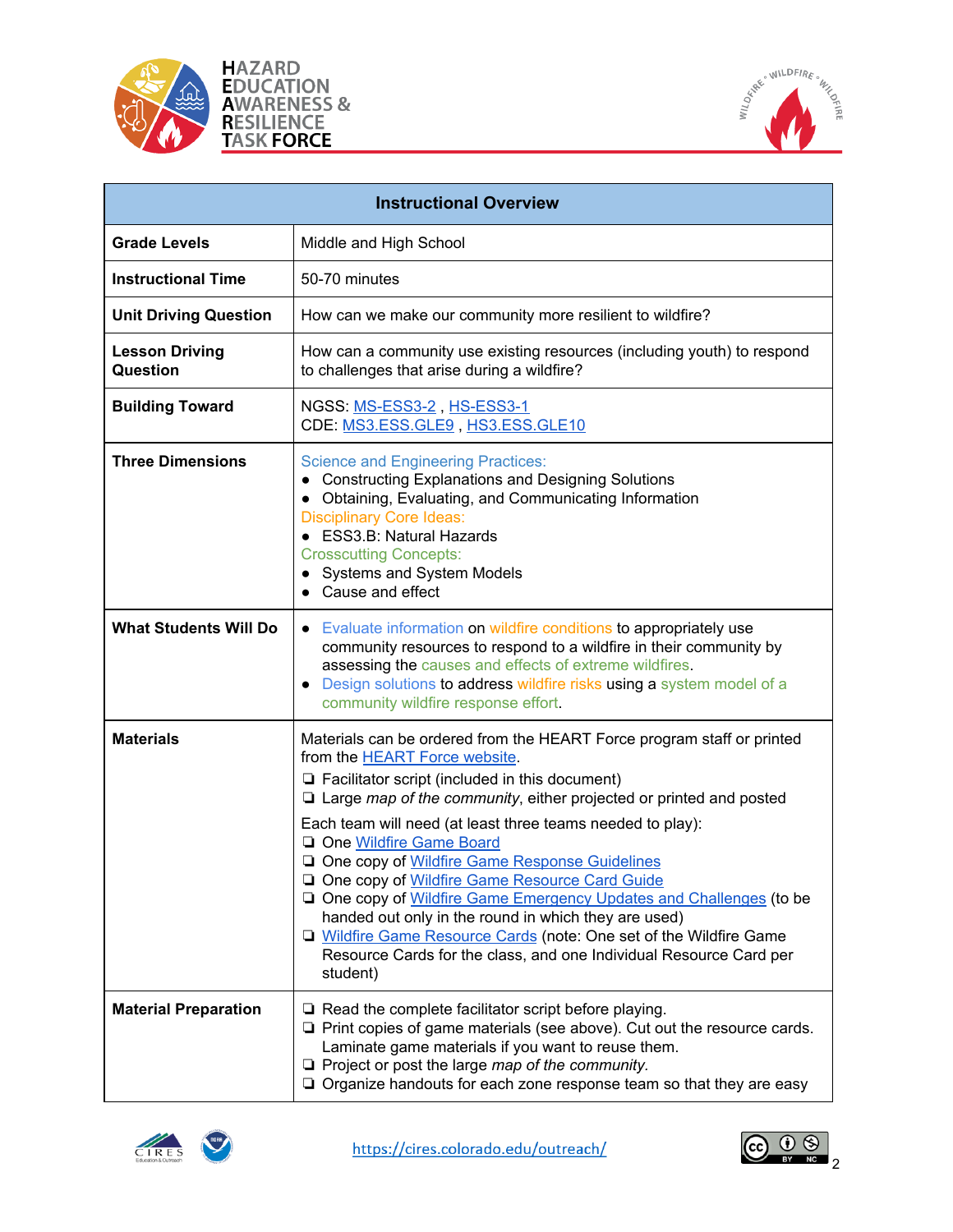



|                   | to distribute between each round.<br>$\Box$ Community resource cards will need to be collected, shuffled, and<br>redistributed between rounds. This is a good task to delegate to a<br>student.                                                                                                                                                                                                            |
|-------------------|------------------------------------------------------------------------------------------------------------------------------------------------------------------------------------------------------------------------------------------------------------------------------------------------------------------------------------------------------------------------------------------------------------|
| <b>Vocabulary</b> | Defensible space is a zone around homes or other buildings that has been<br>cleared of flammable materials.<br>Fire retardant is a substance that is used to slow or stop the spread<br>of fire or reduce its intensity<br>A flare-up occurs when winds blow embers to a new area, increasing the<br>size of the wildfire.<br>Wildfire is a widespread and destructive fire in a wilderness or rural area. |

## **Scoring**

After each round, zone response teams should total up the number of Immediate/Community Actions that they successfully addressed in that round, as well as the number of Secondary Actions, Other Actions, or Collaborations. Keep track of zone response team scores between rounds on a whiteboard or projected spreadsheet.

| POINTS             |  |  |                    |  |
|--------------------|--|--|--------------------|--|
| TERRITA            |  |  | Range Russel Range |  |
| $P$ une A          |  |  |                    |  |
| $P_{\text{out}}$ B |  |  |                    |  |
| $Z$ and $C$        |  |  |                    |  |

Example scoreboard

#### **Facilitation tips**

- The *Emergency Update* for each round of the game requires participants to address an immediate wildfire challenge, as well as a *Community Challenge* that causes additional disruption in the hazard response.
- Each zone has different challenges and will require different resources to address them. Zones A and B will always be focused on addressing wildfire, while Zone C will never experience wildfire but instead will always be in charge of the *Community Challenge*.
- Solving a challenge requires having either the resource card specified or coming up with a creative solution (optional; see below). You can assume that if you have the indicated resource card, you have all the supporting resources needed to use it. For example, if your task is "Deploy volunteer teams to evacuate people," you only need the *Volunteer Teams* card, without any additional communication resources, vehicles, etc.



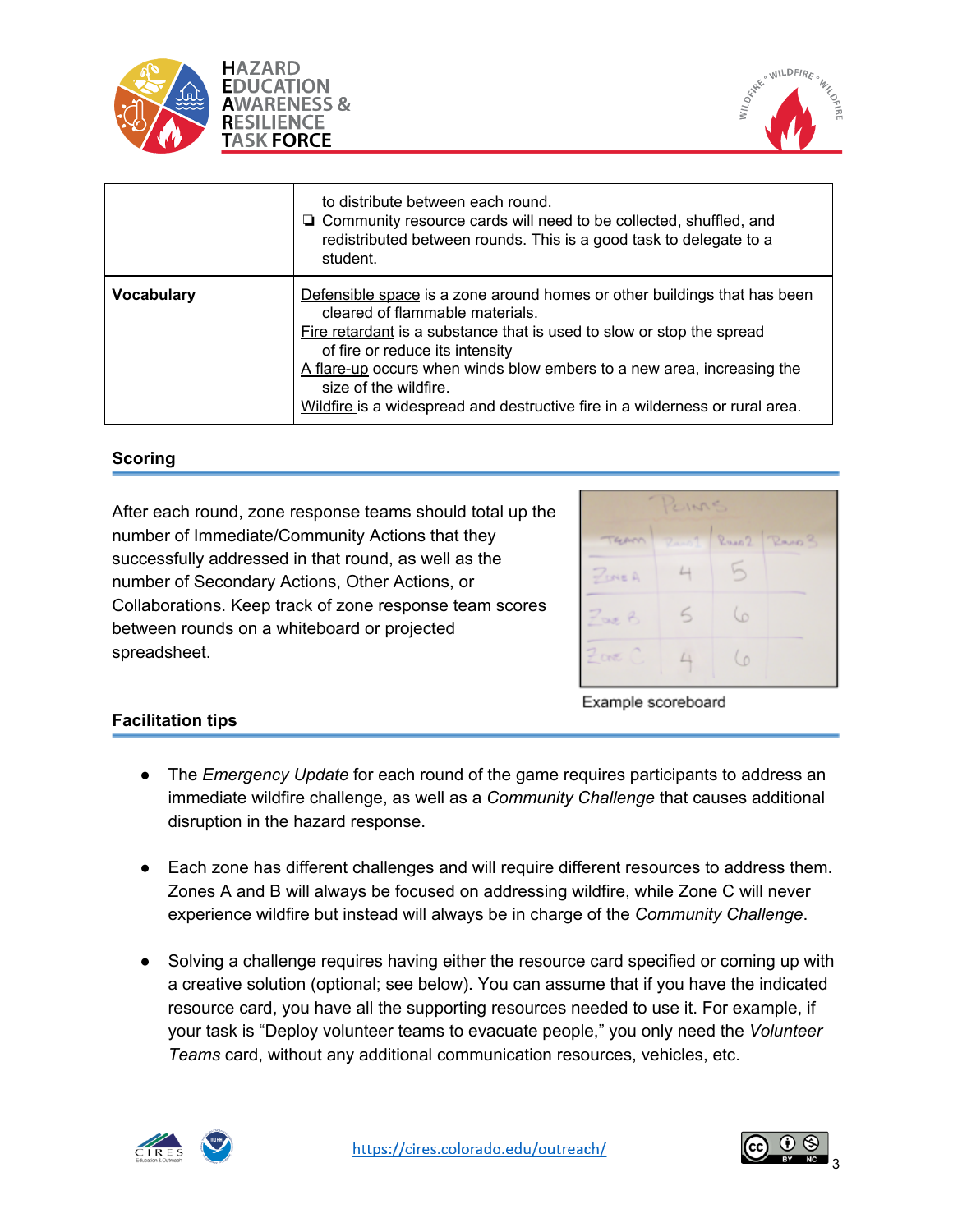



- **●** Using creative solutions (optional): Each round, students can solve their tasks using a creative solution (a creative combination of community and individual resource cards), but it must fit the challenge. Some students may try to abuse the flexibility around the option to use creative solutions (e.g., they may try to use *Pet Carrier* card to address a *Flare-Up*). You can increase accountability by having zone teams report out on their creative solutions at the end of the round or have teams evaluate or vote on each other's creative solutions. The creative solutions option can be omitted for younger or larger groups to simplify the game.
- **●** Each round stands alone in terms of solving challenges. Challenges and resources do not carry between rounds.

## **Facilitator Script**

The facilitator script is shown in blue, to be read aloud or paraphrased.

#### **Introduction to the game** *(5 minutes)*

**Facilitator**: Good afternoon, members of the [*name of your town*] community! Thank you for joining us to play a game in which we are going to work together to protect our community from a severe wildfire event. Our goal is to learn how to invest in and use our resources wisely to respond to changing conditions during the wildfire. So, to get started, let's break into three zone response teams.

#### Tip for assigning teams:

There are three zones, so have students count down numbers from 1-3 and repeat. All students assigned "1" will be Zone A players, all students assigned "2" will be Zone B player,s etc. Each group should have 4-5 students. If you have more than 12-15 students, create two groups for each zone.

Break into zone response teams. Post/project/hand out the map of the community.

**Facilitator:** Find your zone on the map of the community and get a sense for where your zone is located. Each zone response team is in charge of addressing wildfire impact in your zone. Notice that:

- Zone A is closest to the forest where the wildfire risk is the highest and where the fire is burning,
- Zone B a little farther away, and
- Zone C is completely out of the wildfire path.



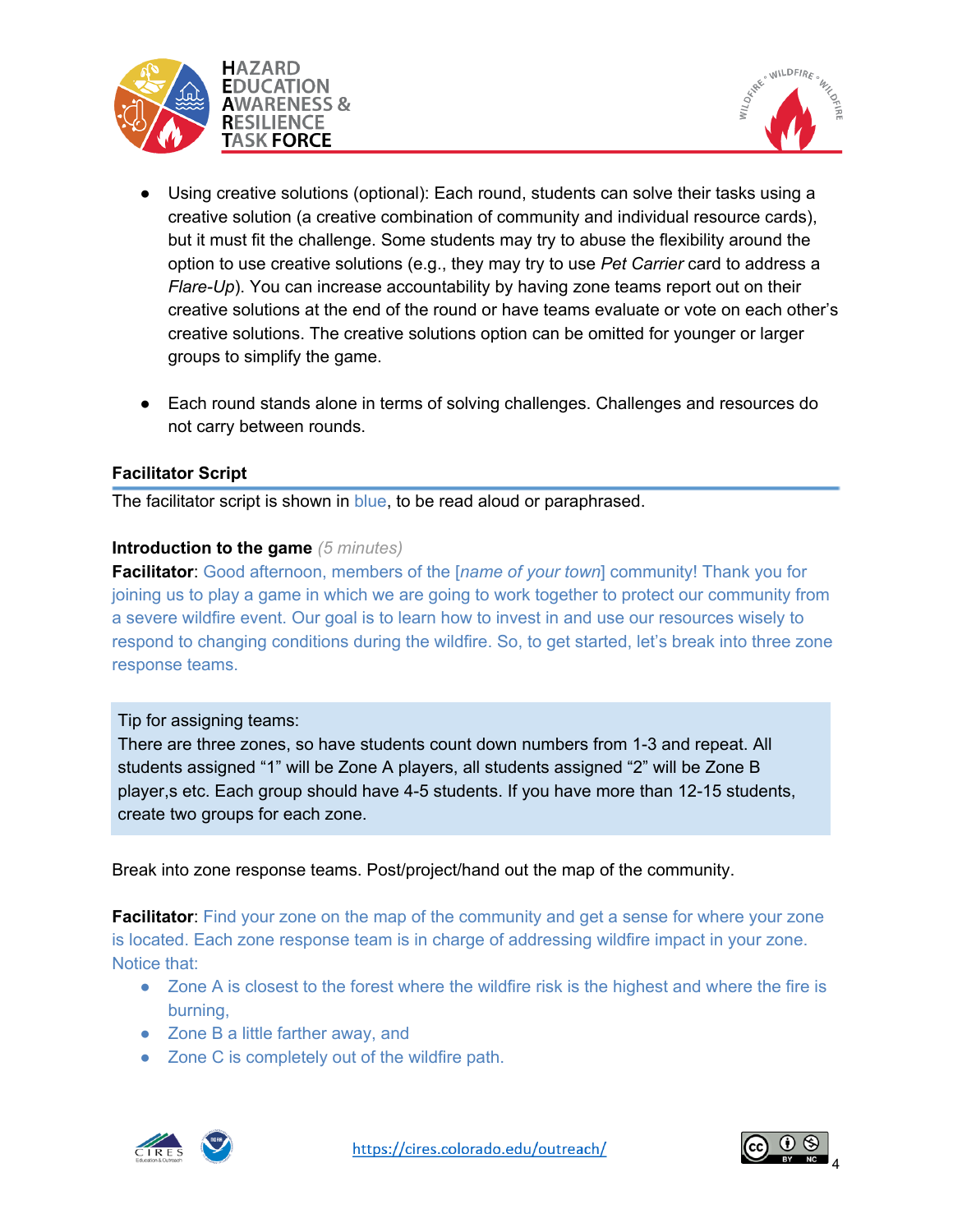



## **Introduction to resource cards** *(10 minutes)*

**Facilitator:** The game has three rounds and, in each round, the zone response teams must use their available resources to handle the impact of wildfire and related challenges. You have two kinds of resources that you can use in each round: *community resources* and *individual resources*. Each round, your team will receive a selection of community resource cards and you will select the most useful ones for your zone. On the other hand, individual resource cards are resources that you personally bring to your community. Community resource cards will be re-shuffled and distributed anew for each round.



Examples of community resource cards (above) and *Resource Card Guide* (below).

I'm going to hand out 13 *community resource* cards to each group. Look them over carefully and be sure you understand what they represent. You can find a list of all the community resources that are in the game on the *Resource Card Guide*.

#### Hand out *[community](https://drive.google.com/file/d/1ZQ_aPxBdNCkeMF5ElXMfLbHjT63QolNn/view?usp=sharing) resource cards* and *[Resource](https://drive.google.com/file/d/1u8fzvUm4Aytl553dQFaHRXUc5AHue41I/view?usp=sharing) Card Guide.*

**Facilitator:** In each round, the zone response teams will encounter a series of challenges. To solve the challenges, you must have the resource card that corresponds to that challenge. Your team earns points each round for how well you use your resources to address the challenge.

In addition to using the resource cards to solve your own challenges, as you play you may share them with other zone response teams. It strengthens your community response when everyone knows about each other's resources and is willing to share them. Your team can gain a maximum of one point per round by collaborating. But only the team giving the resources gains the point, the receiving team does not.





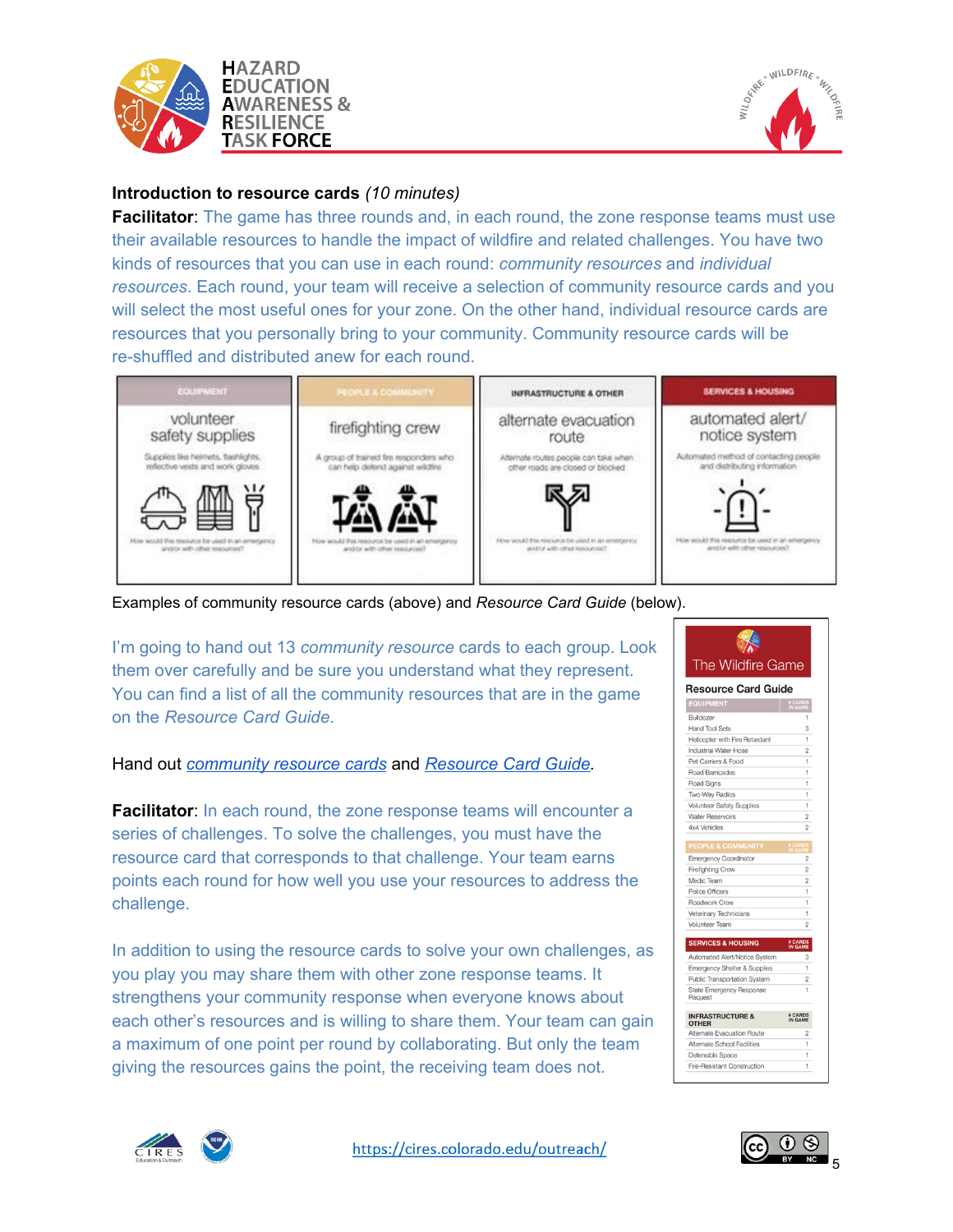



**Facilitator**: Now I'm going to hand out the *individual resource cards*. There is one card for each player. The individual resource cards represent what you as a person can do to help your community during an emergency. You have a lot more valuable skills than you probably realize.

Think about things you can do like communicating between people, or helping take care of people or pets who are displaced, helping to organize and set up emergency shelters. **Please mark one of the skills listed on your individual resource card.** This is your personal skill for the entire game, so pick the one that best fits you.

#### Hand ou[t](https://drive.google.com/file/d/1ZQ_aPxBdNCkeMF5ElXMfLbHjT63QolNn/view?usp=sharing) *[individual](https://drive.google.com/file/d/1ZQ_aPxBdNCkeMF5ElXMfLbHjT63QolNn/view?usp=sharing) resource cards*.

**Facilitator:** One of the ways that individual resource cards can be used is by combining your individual resource card with a teammate's individual resource card to make a volunteer team.

If your zone response team does not have a community *Volunteer Team* card, you can use a combination of two individual resource cards that each have a different skills selected to make a volunteer team. And if your team does not have enough individual skill diversity to make a volunteer team, you can share your cards with other zone response teams, as long as both teams agree to share.



#### **Round 1** *(10 minutes)*

**Facilitator:** It's summer in [*your community*] and it's been very dry and hot for weeks. It's time to start thinking about how to prepare our community for wildfires.

#### Hand out *Wildfire Response [Guidelines.](https://drive.google.com/file/d/1rbbJ0AG9vUYRjMJQjYi9OoG74lPF3mrA/view?usp=sharing)*

**Facilitator:** Each zone response team will need to decide which resources you want to use in the first round of the game. You don't yet know exactly what the wildfire risk level and challenges will be in this round, but you know that there have been dry, hot conditions, and you know where your zone is located in the community. Prioritize which resources will be most important to address potential wildfire impact in your zone – you can only keep **eight** *community resource cards*. Use the *Wildfire Response Guidelines* to help with your decision. You have 3 minutes to decide on the cards





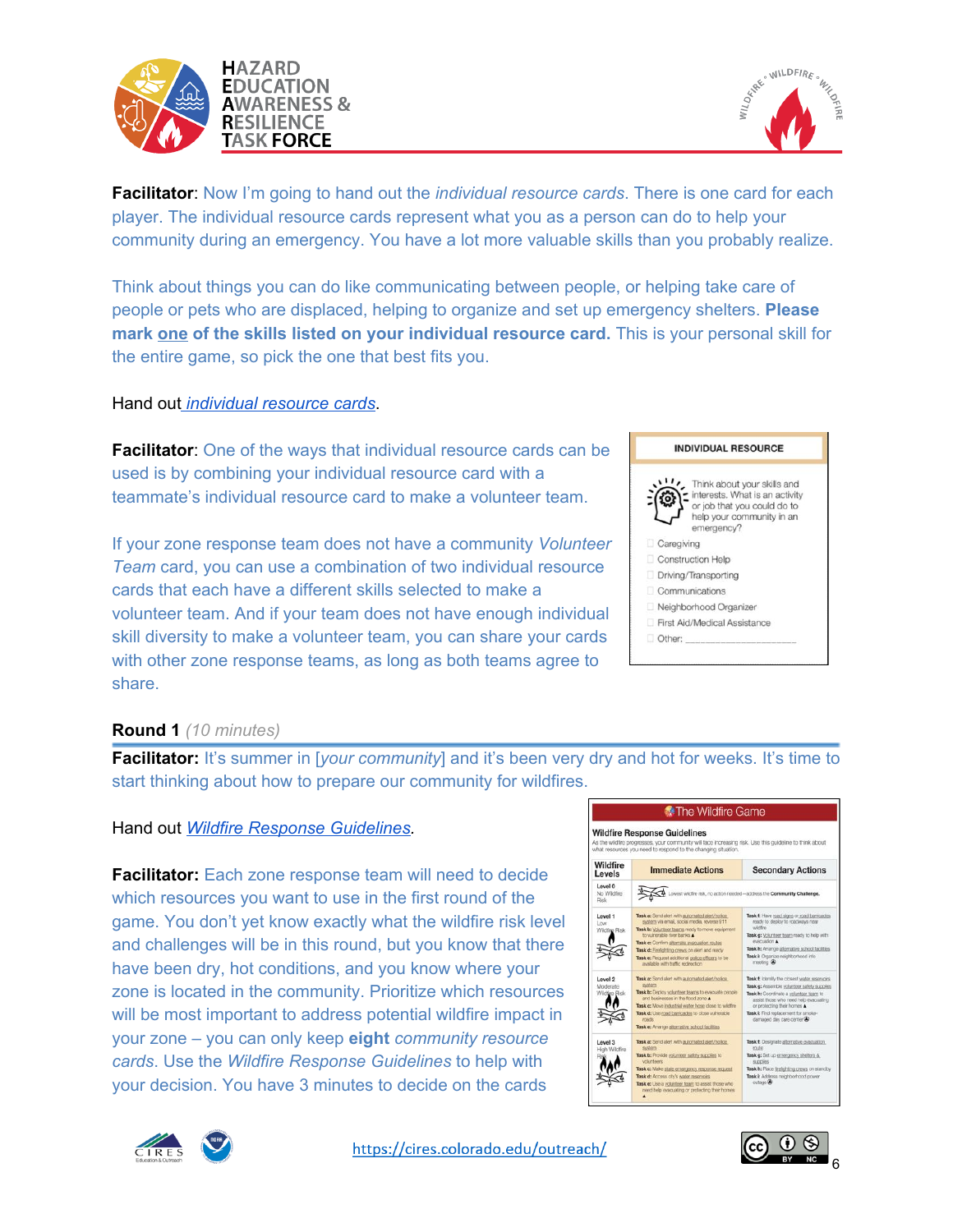



that you want to keep. Place the remaining five cards in a pile and set them aside.

Hand out the game [boards](https://drive.google.com/file/d/1XYW2MQ4ppi5hCBU76tExJp5NA7fU3dXq/view?usp=sharing).

**Facilitator:** Here is your game board. Please complete the header with your group information. You can select a team name. When you play this round, place the resource cards on or near each task on the game board.

**Facilitator:** I will now read the *Emergency Update for Round # 1*:

*The foothills closest to your community have been burning for several days and your community has been blanketed with smoke. In addition, your community experiences a community challenge: a* communication outage *has occurred that must be addressed*.



Hand out copies of *[Emergency](https://drive.google.com/file/d/1eRTon48eLY78NzS3ei9c4A9Ctg8_-QLt/view?usp=sharing) Update #1* to Zone A and Zone B response teams and the *Round 1 [Community](https://drive.google.com/file/d/1eRTon48eLY78NzS3ei9c4A9Ctg8_-QLt/view?usp=sharing) Challenge* to Zone C response team.



**Facilitator:** You will have 10 minutes to solve your challenges for this round.

- Zones A and B: Refer to the *Wildfire Response Guideline* and your *Emergency Update* to learn what tasks your team has to accomplish.
- Zone C: Address the tasks from the *Community Challenge*.
- All zones: Use your game board to track which resources you are using to tackle your tasks. You must come up with a plan for your group and a way to use your resources. Check off solved tasks where you have the resource card you need.

**Optional creative solutions:** Remember, if you don't have the required resource card, but you have at least two other cards that could work together to solve the task, you can use a creative



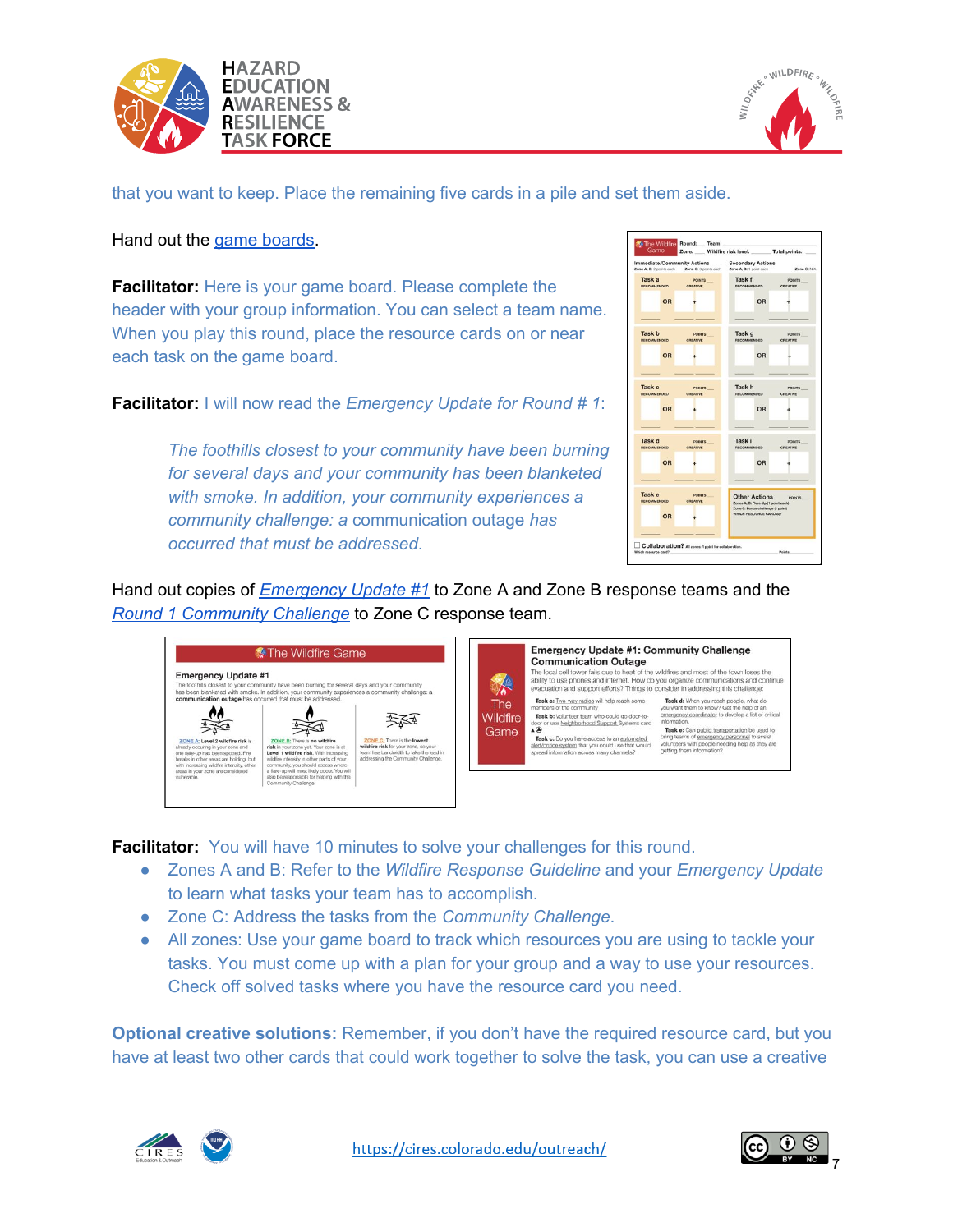



solution. You are accountable as to whether the cards that you are using for the creative solutions are actually solving the challenge.

Set timer for 10 minutes. Give students 2-minute and 1-minute warmings. Remind teams about the option for sharing resources towards the end of the round.

**Facilitator:** Time is up! Let's add up each zone's total points for Round 1.

See scoring section above for details on scoring.

#### **End of Round 1 Reflection**

Have each team share out to the whole class.

- Was your group able to complete all the tasks with the resources you had?
- In what ways could you have used your resources better or more creatively?
- Are there resources you wish you had?

#### **Round 2** *(10 minutes)*

Teams stay the same for each round. Each player keeps his/her own *individual resource card*. Collect and shuffle the *community resource cards*. Hand out 13 random cards to each team. Each team gets a new game board or wipes and re-uses a laminated game board.

**Facilitator:** The hot, dry conditions haven't stopped and high winds are contributing to an increase in flare-ups. Look at your new *community resource cards* and pick the **eight** you want to work with. The wildfire impacts and challenges you dealt with in Round 1 are resolved. In Round 2, you only need to worry about the new wildfire impacts and new challenges that you encounter.

I will now read the Emergency Update for Round # 2:

*The wildfire is moving closer to your community. In addition, your community experiences a community challenge: a major road is blocked by nearby wildfire and that will affect your community's ability to move people and supplies.*

Hand out copies of *[Emergency](https://drive.google.com/file/d/1eRTon48eLY78NzS3ei9c4A9Ctg8_-QLt/view?usp=sharing) Update #[2](https://drive.google.com/file/d/1eRTon48eLY78NzS3ei9c4A9Ctg8_-QLt/view?usp=sharing)* to Zone A and Zone B response teams and the *Round 2 [Community](https://drive.google.com/file/d/1eRTon48eLY78NzS3ei9c4A9Ctg8_-QLt/view?usp=sharing) Challenge* [t](https://drive.google.com/file/d/1eRTon48eLY78NzS3ei9c4A9Ctg8_-QLt/view?usp=sharing)o Zone C response team.

**Facilitator:** Please complete the header on your game board for Round 2. As with last round, you have 10 minutes to solve as many of your tasks as you can. Work together in your team to strategize how to use your resources wisely. Use your *Wildfire Response Guide* or *Community*



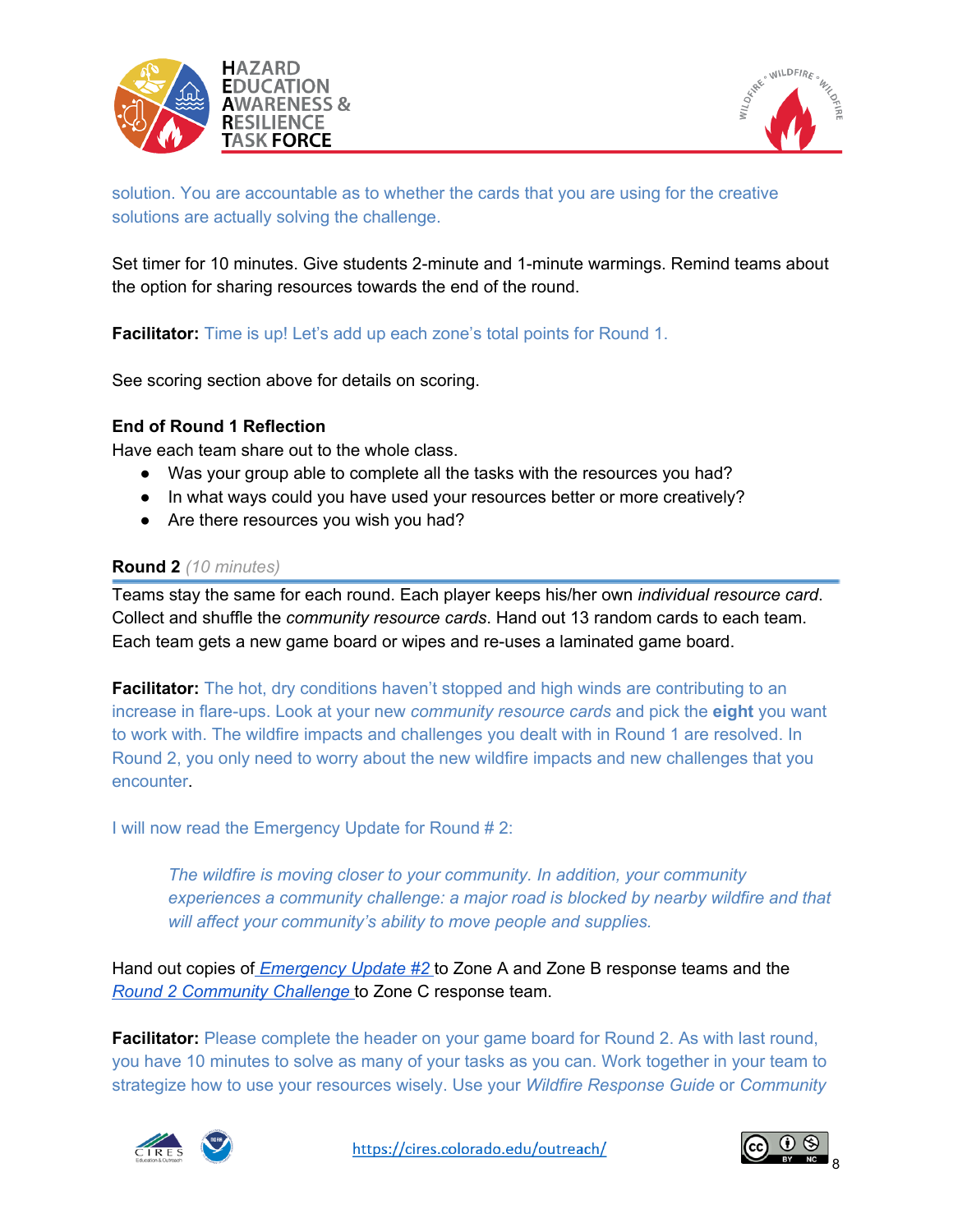



*Challenge* details to track which resources you need. Use your game board to mark which resources you have used. Check off solved tasks where you have the card that is needed.

**Optional creative solutions:** Again, if you don't have the required resource card, but you have at least two other cards that could work together to solve the task, you can use a creative solution. You are accountable as to whether the cards that you are using for the creative solutions are actually solving the challenge.

Set timer for 10 minutes. Give students 2-minute and 1-minute warmings.

**Facilitator:** Time is up! Let's add up each zone's total points for Round 2.

## **End of Round 2 Reflection**

Have each team share out to the whole class.

- How did your strategy change from Round 1 to Round 2?
- What additional resources did you need that you were unable to get?
- Optional: Did you use any creative solutions?

#### **Round 3** *(10 minutes)*

Teams stay the same for each round. Each player keeps his/her own *individual resource card*. Collect and shuffle the *community resource cards*. Hand out 13 random cards to each team. Each team gets a new game board or wipes and re-uses a laminated game board.

**Facilitator:** The wildfire threat continues to rise and severe effects are present in the community. Evacuations are necessary and State Emergency Response must be requested. Look at your new community resource cards and pick the **eight** cards you want to work with.

I will now read the Emergency Update for Round # 3:

*The wildfire threat continues to rise and many neighborhoods are having to evacuate. Throughout the evacuations, your community experiences a community challenge: there are vulnerable people who must be evacuated.*

Hand out copies of *[Emergency](https://drive.google.com/file/d/1eRTon48eLY78NzS3ei9c4A9Ctg8_-QLt/view?usp=sharing) Update #3* to Zone A and Zone B response teams and the *Round 3 [Community](https://drive.google.com/file/d/1eRTon48eLY78NzS3ei9c4A9Ctg8_-QLt/view?usp=sharing) Challenge* [t](https://drive.google.com/file/d/1eRTon48eLY78NzS3ei9c4A9Ctg8_-QLt/view?usp=sharing)o Zone C response team.

**Facilitator:** Please complete the header on your game board for Round 3. As with last round, you have 10 minutes to solve as many of your tasks as you can. Use your *Wildfire Response*



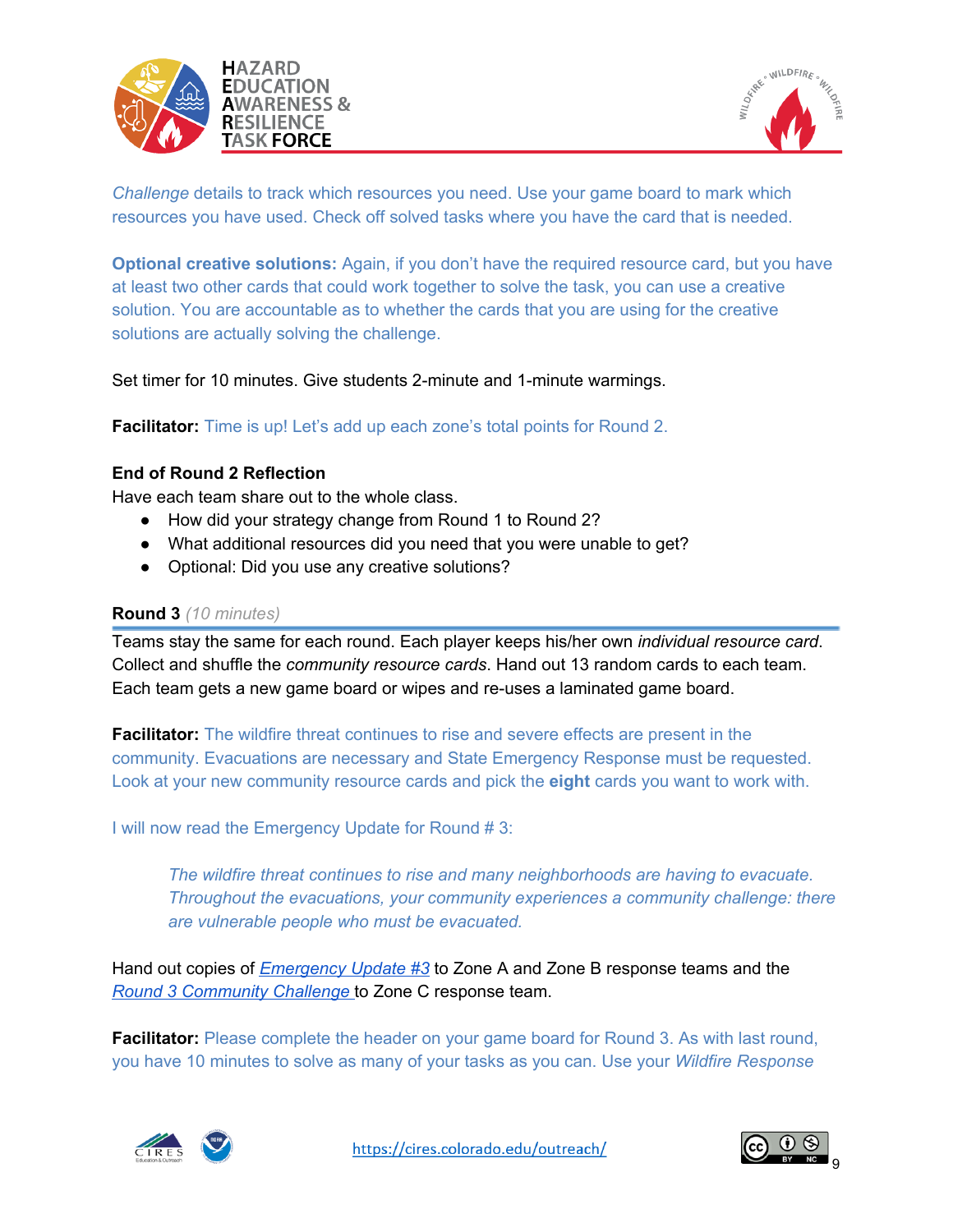



*Guide* or *Community Challenge* to track which resources you need. Use your game board to mark which resources you have used.

**Optional creative solutions:** Again, if you don't have the required resource card, but you have at least two other cards that could work together to solve the task, you can use a creative solution. You are accountable as to whether the cards that you are using for the creative solutions are actually solving the challenge.

Set timer for 10 minutes. Give students 2-minute and 1-minute warmings.

**Facilitator:** Time is up! Let's add up each zone's total points for Round 3.

## **End of Round 3 Reflection**

**Facilitator:** Rains in the foothills have helped firefighters to contain the wildfires. Congratulations to your community for pulling together and working to protect your town!

Choose from the following discussion questions as time and interest allow. Questions can also be divided between teams or individuals in a think-pair-share format.

- Before you played the game, you tried to anticipate where you would need resources. Were the resources you thought you would need the ones you actually ended up needing? Are there choices you would have made differently if you were to play again?
- How well did the members of your zone work together? How well did the different zones work together?
- How does having played this game change what you think about disaster preparation in your community?
- Think about the dynamic in the room as zone response teams were working together to find the resources to solve their community challenges. What strategies did you use to communicate with other teams? Were other zone response teams willing to share resources and information with you, or did teams take a more competitive approach?
- What elements of the game felt like something that could happen in real life? What elements didn't feel very realistic? What can we learn about becoming more resilient from a game like this?